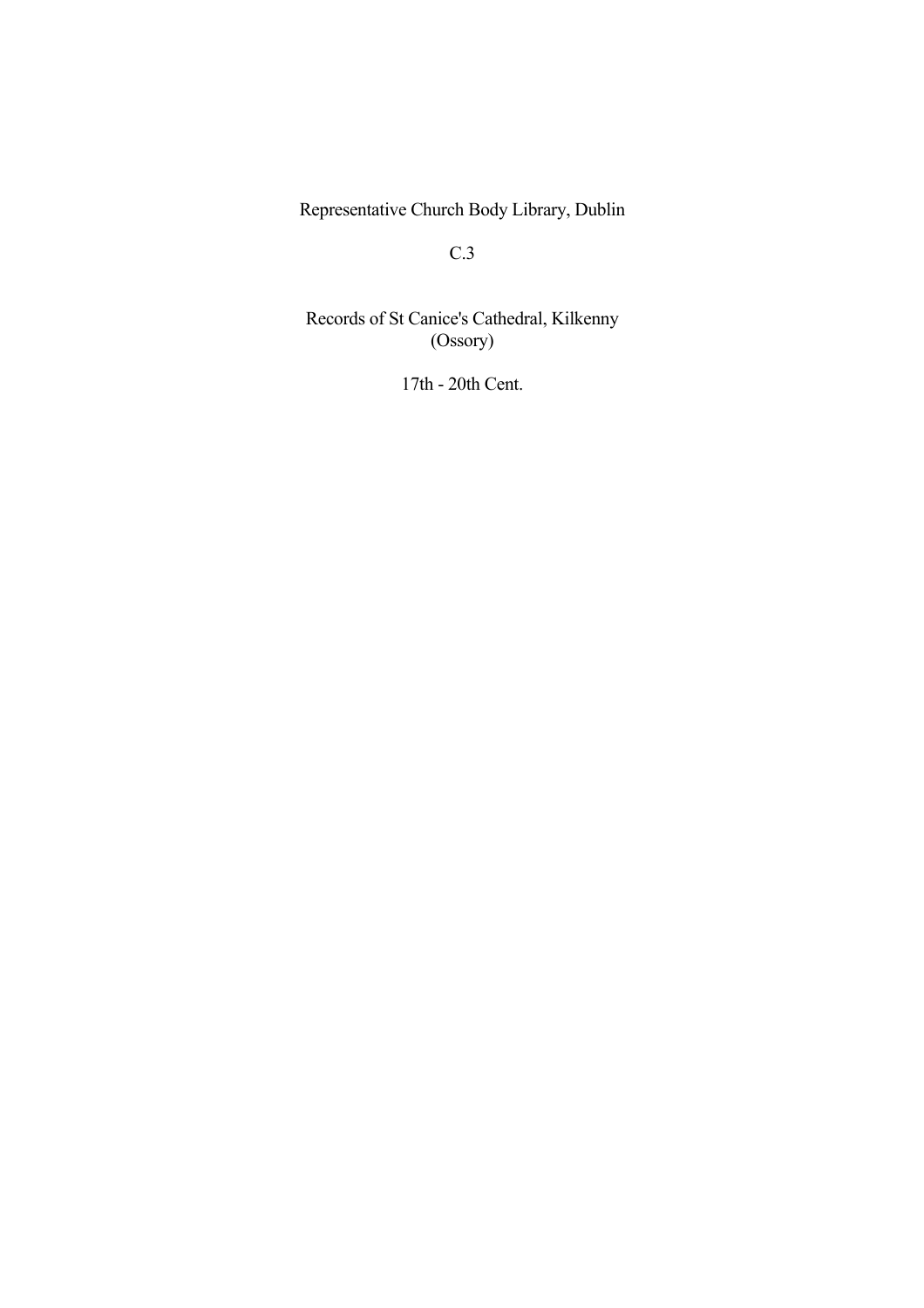#### **Arrangement**

- 1. Deeds of the Vicars Choral, 1665-1866
- 2. Minute books of the Vicars Choral, 1672-1870
- 3. Account books of the Vicars Choral, 1839-1866
- 4. Deeds of the Dean & Chapter, 1723-1861
- 5. Chapter books, 1672-1871
- 6. Chapter account books, 1800-1865
- 7. Chapter rental account books, 1851-1865
- 8. Tithe composition books, 1828-1829
- 9. Tithe applotment books, 1834
- 10. Miscellaneous deeds, 1660-1865
- 11. Miscellaneous financial papers, 1822-1871
- 12. Papers rel. to rents & tithes, 1643-1867
- 13. Papers rel. to the repair & restoration of the cathedral, 1825-1871
- 14. Miscellaneous legal papers, 17th 19th C.
- 15. Papers rel. to meetings of & appointments to the chapter, 1827-1905
- 16. Miscellaneous loose papers, 1827-c.1878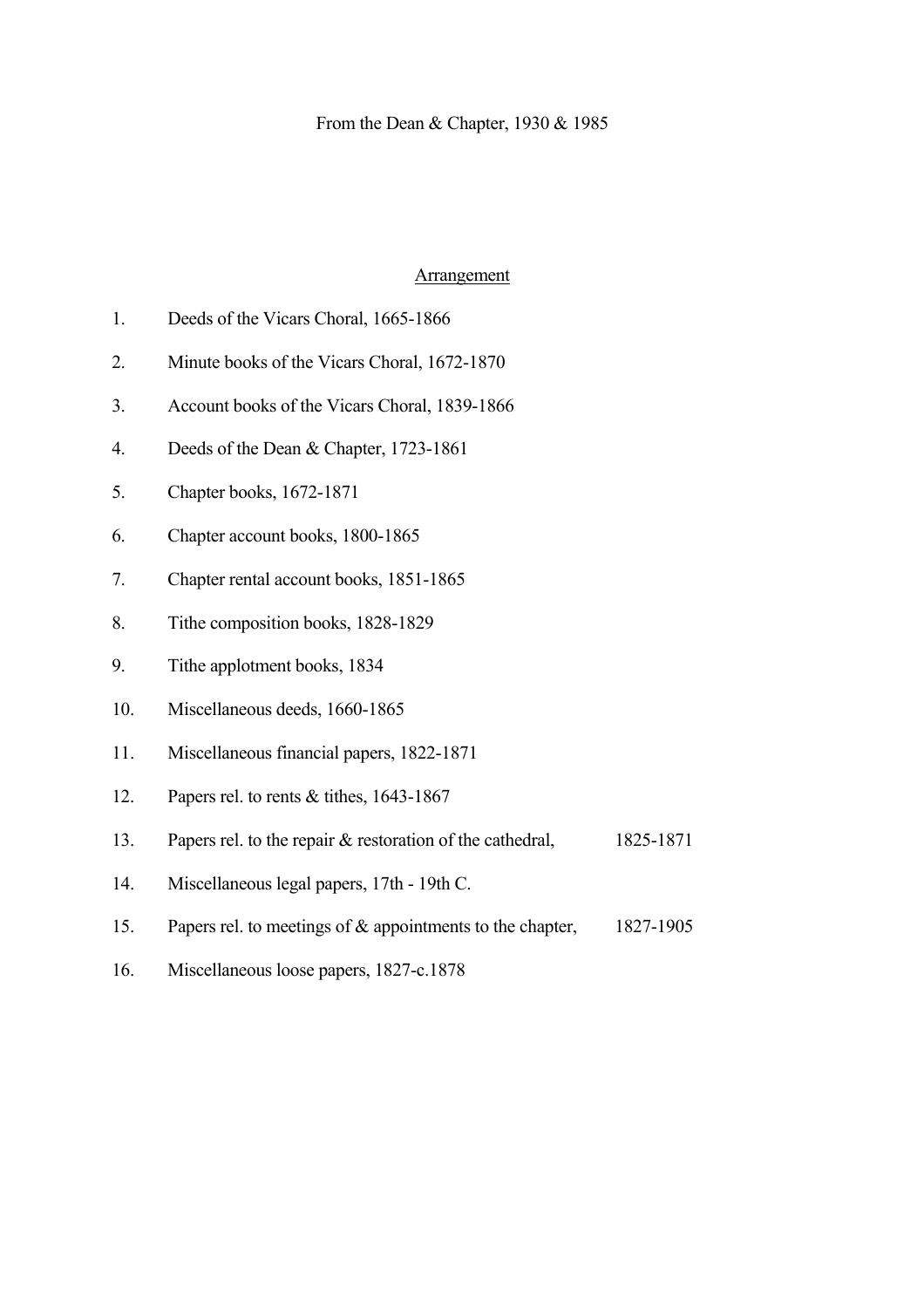- 1. Deeds of the Vicars Choral
	- 1 House  $\&$  cabins in Irishtown
		- 1. 20 May 1665 Lease to [?], Kilkenny
		- 2. 22 Aug 1737 Do to Patrick Murphy, Irishtown
		- 3. 22 Aug 1737 Counterpart of no.2
		- 4. 10 Feb 1762 Lease to Lawrence Murphy, Dublin
		- 5. 12 Jun 1818 Do to Robert Hewson, Kilkenny
	- 2. Rectory of St Martin's
		- 1. 21 Jul 1676 Lease to George Thornton, Dublin
		- 2. [n.d.] Memo. rel. to the rectory

#### 3. Ground & houses near the Common Hall

- 1. 10 Aug 1685 Lease to Richard Connell, Kilkenny
- 2. 26 --- 1711 Do
- 3. 7 Oct 1772 Lease to Anne Connell, Kilkenny
- 4. 26 May 1818 Do to William & Jane Stubber, Balinakit
- 5. 20 Sep 1832 Do to William Hawkesworth

#### 4. Tithes of Dysert

1. 18 Apr 1692 Lease to George Hilton, Kilkenny

#### 5. Lands of Coolgrange & Coolbeg

- 1. 4 Apr 1707 Lease to Arthur Webb, Kilkenny
- 2. 10 Oct 1812 Do to Revd Cramner Roberts, Sandymount, Co. Kildare
- 3. 12 Oct 1813 Do
- 4. 20 Oct 1814 Do
- 5. 4 Oct 1815 Do
- 6. 30 Oct 1816 Do
- 7. 14 Oct 1817 Do
- 8. 20 Oct 1818 Do
- 9. 8 Oct 1819 Do
- 10. 5 Oct 1821 Do
- 11. [5]Oct 1821 Do
- 12. 17 Oct 1822 Do
- 13. 7 Oct 1825 Do
- 14. 2 Feb 1828 Do
- 
- 15. 30 Sep 1830 Do
- 16. 1 May 1835 Do
- 17. 23 Sep 1839 Do
- 18. 27 Sep 1842 Do
- 19. 27 Jun 1845 Do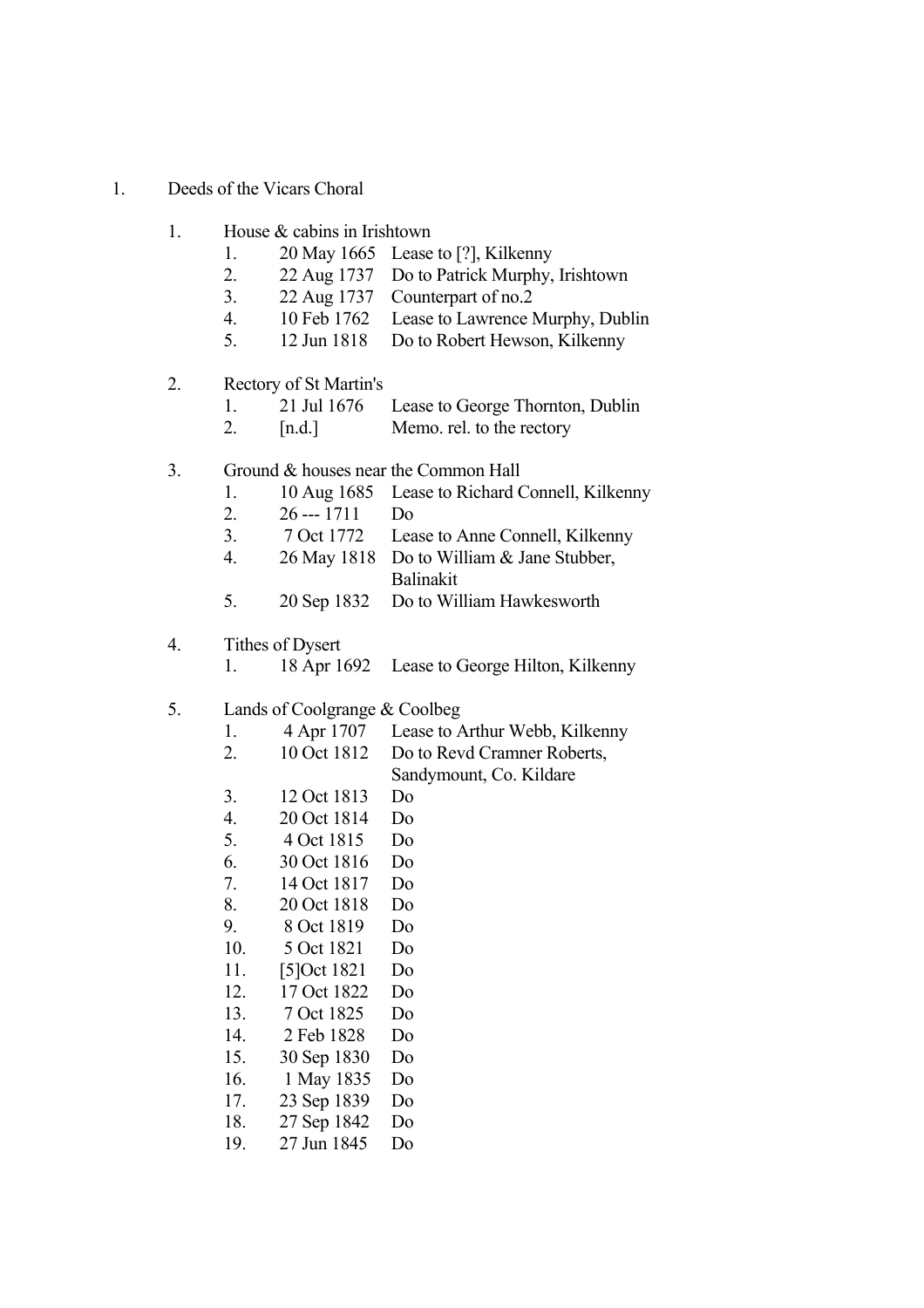- 6. Priestwood or Broadwood
	- 1. 19 Mar 1714 Lease to William Knaresborough, Kilkenny
	- 2. 15 Oct 1785 Do to Bibby Hartford, Kilkenny
	- 3. -- Jul 1813 Do to George Hood, Kilkenny
	- 4. 21 Apr 1821 Do
	- 5. 19 Feb 1866 Do

## 7. Rectorial tithes of St Canice & Ballyburr

- 1. 1717 Lease to Robert Knaresborough
- 2. 25 Jun 1796 Do to Peter Ryan, Kilkenny
- 3. 1 Oct 1802 Do to Jeremiah Ryan, Kilkenny
- 4. 30 Sep 1807 Do
- 5. 10 Nov 1809 Do
- 6. 1 Oct 1813 Do
- 7. 14 Feb 1818 Do
- 8. 3 Feb 1821 Do
- 9. 17 Oct 1828 Do
- 8. Houses in Green Street
	- 1. 17 Oct 1723 Lease to Grizel Connell, Kilkenny
	- 2. 28 Jun 1800 Do to Jane Stubber, Ann Mount, Queen's Co.
	- 3. 26 May 1818 Do to William Stubber, Balinakill, Queen's Co.
	- 4. 20 Sep 1832 Do to William Hawkesworth, Rathgar, Dublin

## 9. Tithes & glebes of Kilkeasy, Rosinas, Kilbeacon, Killaghy & Dysart

- 1. 6 Jun 1711 Lease to Wm Doyle, Kilkenny
- 2. 12 Sep 1772 Do to John Ximenes, Kilkenny
- 3. 26 Nov 1780 Do to Thomas Spires Gabbet, Cork
- 4. 20 Oct 1815 Do to John Alymer, Whylam, Co. Kildare
- 5. 13 Mar 1822 Do
- 6. 29 Dec 1824 Do
- 7. 21 Dec 1826 Do
- 8. 3 Jan 1829 Do
- 9. 26 May 1831 Do
- 10. 12 May 1834 Do
- 11. 17 Feb 1840 Lease to Fenton Hart, Cheltenham
- 12. 14 Dec 1840 Do to Arthur Percy Alymer, Milltown Place, Co. Cork & Revd Wm Alymer,
	- Woodside, Co. Kildare
- 13. 22 Mar 1842 Do
- 14. 25 May 1843 Do
- 15. 30 May 1844 Do
- 16. 23 May 1845 Do
- 17. 22 May 1846 Do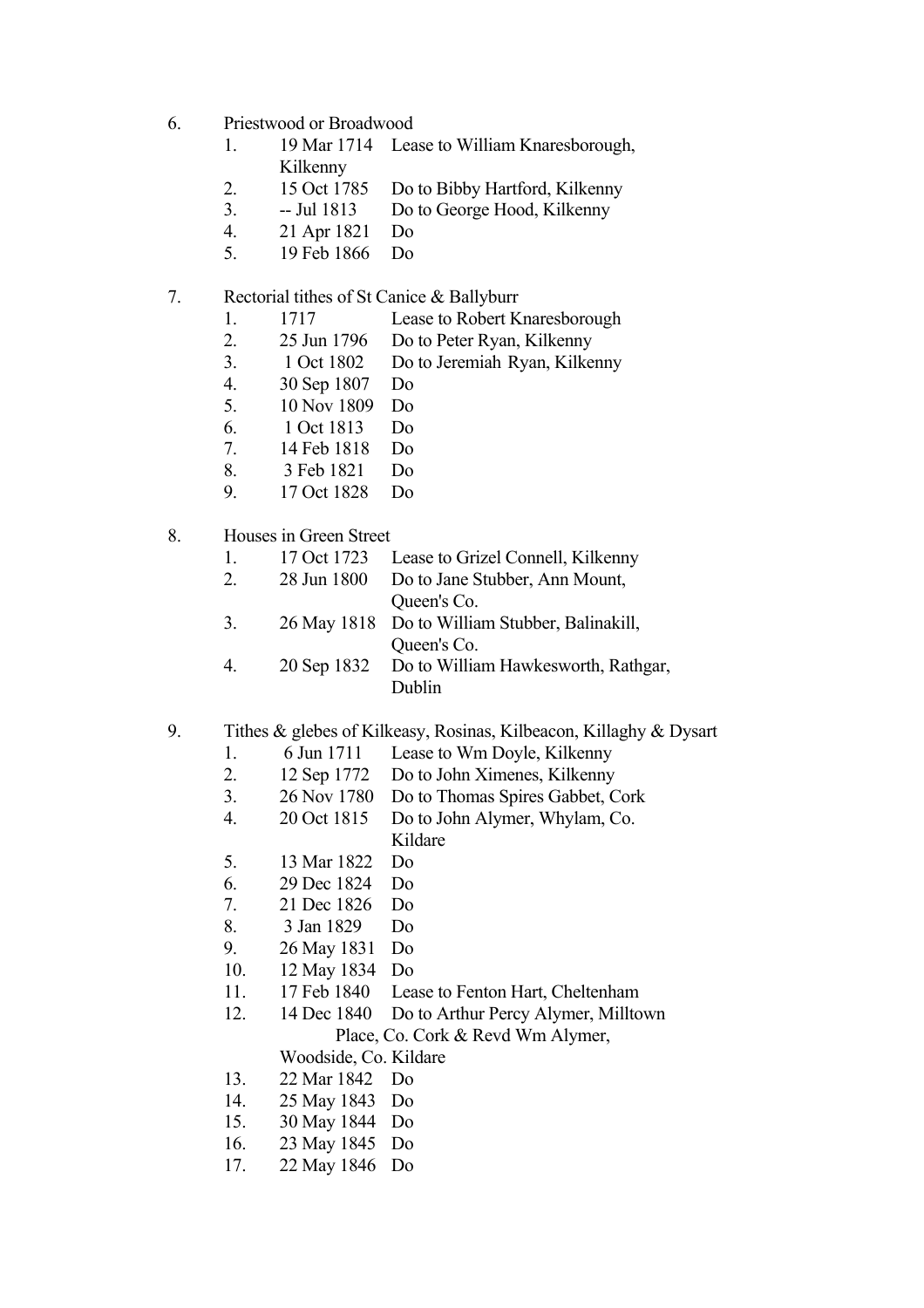- 18. 19 Apr 1848 Do
- 19. 10 Nov 1851 Do
- 10. Premises near the Common Hall & Pocock's Alley
	- 1. 26 Sep 1772 Lease to Richard Farrell, Kilkenny
	- 2. 26 Sep 1772 Counterpart of no.1
	- 3. -- Apr 1813 Lease to Joseph Loughnan, Irishtown
- 11. Priest Mill  $\&$  lands in the parish of St John the Evangelist 1. 26 Mar 1784 Lease to Lewis Chappelliere, Kilkenny 2. 18 Oct 1790 Do to John Kinchela, Kilkenny 3. 25 Nov 1791 Do 4. 9 Apr 1807 Lease to Lewis C. Kinchela, Kilkenny 5. 3 Aug 1813 Do 6. 22 Oct 1818 Do 7. 4 Dec 1822 Do 8. 4 Dec 1822 Counterpart of no.7 9. 29 Sep 1830 Lease to Lewis C. Kinchela 10. 7 Mar 1831 Do 11. 17 Jul 1837 Do 12. 10 Jun 1842 Do

## 12. Tithes of the rectory of St Martin's

| 1.  | 3 May 1784  | Lease to Richard Dobbyn, Mt          |
|-----|-------------|--------------------------------------|
|     |             | Pleasant, Co. Cork                   |
| 2.  | 11 Nov 1808 | Do to Revd Paul Helsham, Kilkenny    |
| 3.  | 2 Nov 1814  | Do                                   |
| 4.  | 31 Dec 1818 | D <sub>o</sub>                       |
| 5.  | 26 Oct 1820 | D <sub>0</sub>                       |
| 6.  | 13 Nov 1821 | Lease to Joseph Helsham, Kilkenny    |
| 7.  | 22 Jun 1827 | Assignment from Joseph Helsham to    |
|     |             | Rebecca Helsham, Kilkenny            |
| 8.  | 12 Nov 1827 | Lease to Rebecca Helsham             |
| 9.  | 12 Nov 1827 | Counterpart of no.8                  |
| 10. | 15 Jan 1831 | Lease to Rebecca Helsham             |
| 11. | 15 Jan 1831 | Counterpart of no.10                 |
| 12. | 10 Feb 1837 | Will of George Paul Helsham,         |
|     | Kilkenny    |                                      |
| 13. | 29 Dec 1838 | Lease to Rebecca Helsham             |
| 14. | 30 Mar 1852 | Assignment from Rebecca Helsham to   |
|     |             | G.P. Helsham                         |
|     |             | Lease to G.P. Helsham [unexecuted]   |
|     |             | Do                                   |
|     |             |                                      |
|     |             | $15. \t--- 1856$<br>$16. \t--- 1856$ |

- 13. Tithes of Rathkyan
	- 1. 1 Jul 1800 Lease to Michael Furnell, Co.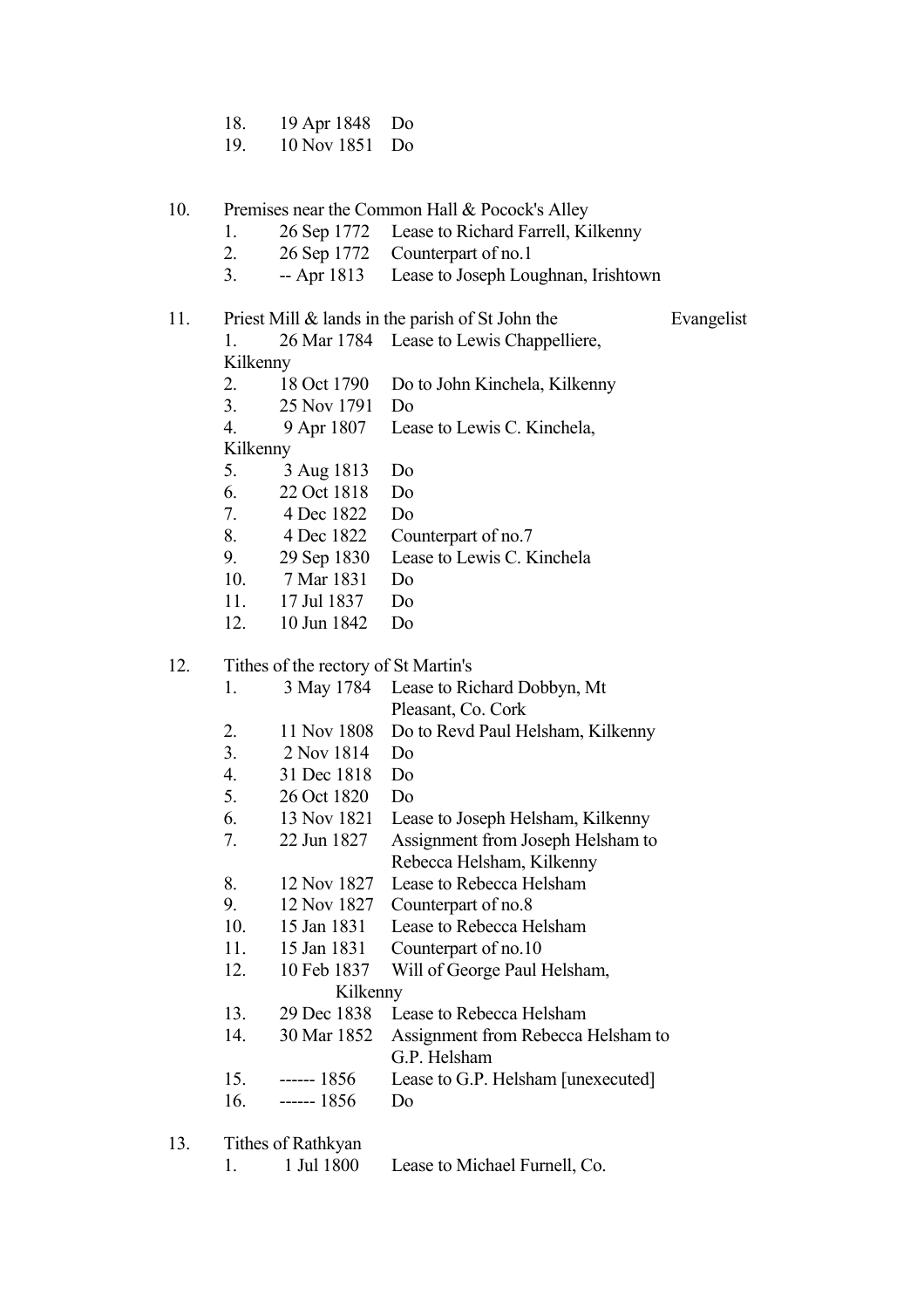## Limerick

| 14. | Bishop's demense                           |                                  |                                                |  |  |  |
|-----|--------------------------------------------|----------------------------------|------------------------------------------------|--|--|--|
|     |                                            | 1. 1 Oct 1801                    | Lease to Michael Furnell, Manister,            |  |  |  |
|     |                                            |                                  | Co. Limerick                                   |  |  |  |
|     |                                            | 2. 1 Oct 1802                    | D <sub>0</sub>                                 |  |  |  |
|     | 3.                                         | 21 Dec 1805                      | Assignment from Michael Furnell to             |  |  |  |
|     |                                            |                                  | Thomas McCarthy, Kilkenny                      |  |  |  |
| 15. |                                            |                                  | Common Hall $\&$ adjoining house $\&$ cottages |  |  |  |
|     | $1_{-}$                                    |                                  | 2 Jan 1802 Lease to Connell Loughnan,          |  |  |  |
|     |                                            |                                  | Irishtown                                      |  |  |  |
|     | 2.                                         |                                  | 13 Aug 1813 Do to Joseph Loughnan, Irishtown   |  |  |  |
| 16. |                                            | House $&$ garden in Irishtown    |                                                |  |  |  |
|     | 1.                                         |                                  | 1 Aug 1813 Lease to Robt Fowler, Bp of Ossory  |  |  |  |
|     | 2.                                         | 29 Sep 1819 Do                   |                                                |  |  |  |
| 17. | Rectorial tithes of Ballybur & St Martin's |                                  |                                                |  |  |  |
|     | 1.                                         |                                  | 6 Nov 1821 Lease to Jeremiah Ryan              |  |  |  |
|     | 2.                                         | 9 Apr 1825 Do                    |                                                |  |  |  |
| 18. |                                            | House & premises in Vicar Street |                                                |  |  |  |
|     |                                            |                                  |                                                |  |  |  |

- 1. 24 Mar 1842 Lease to Joseph Loughnan, Kilkenny
- 2. Minute Books of the Vicars Choral
	- 1. 1672-1732
	- 2. 1823-1870
- 3. Account Books of the Vicars Choral
	- 1. 1839-1856
	- 2. 1839-1866
- 4. Deeds of the Dean & Chapter
	- 1. Charter of Edward IV : 20 June 1472
- 1. [n.d.] Copy translation of the charter
- 2. [n.d.] Copy of the charter
	- 3. [n.d.] Copy translation of the charter
	- 2. Tithes of Rathkyan
		- 1. 16 Aug 1723 Lease to Dr Charles Duggan, Kilkenny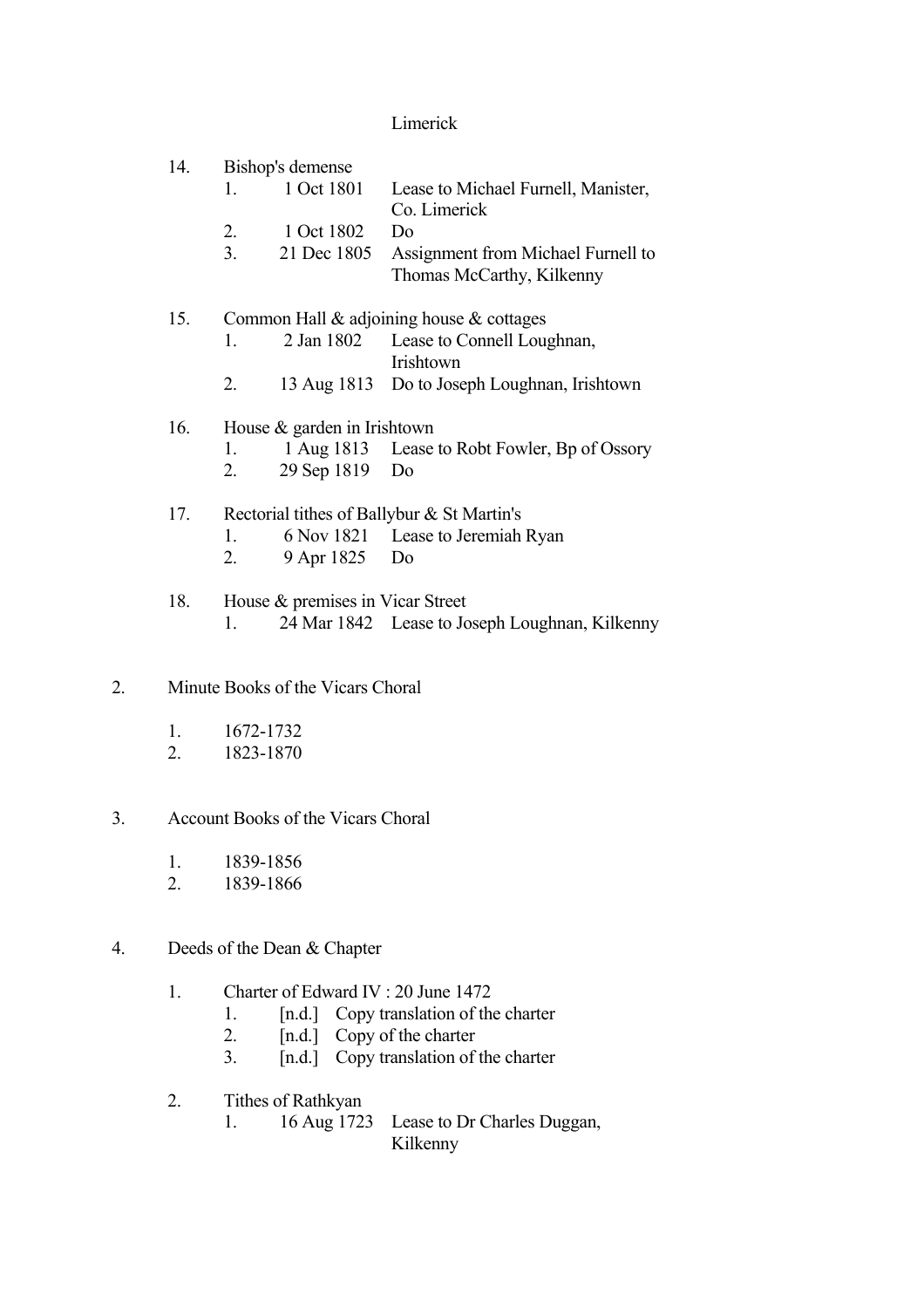- 3. Rectorial tithes of Treadington
	- 1. 1 Aug 1734 Lease to John Shee, Ballyredding, Co. Kilkenny
- 4. Houses in Patrick Street

 1. 3 Nov 1790 Lease from Revd Thomas Pack, Dean of Ossory to Thomas Bibby, Kilkenny

 5. House at the top of the Great Stairs 1. 1 Nov 1805 Lease to John Helsham, Kilkenny

#### 6. Rectorial tithes of Rathcool & Killkyran

|  | 6 Jan 1813 | Lease to Revd Robert Armstrong, |
|--|------------|---------------------------------|
|  |            | Farriebridge, Co. Tipperary     |
|  |            |                                 |

- 2. 22 Nov 1825 Do to Rev Luke Fowler, Vicar of Rathcool
- 3. 22 Nov 1825 Counterpart of no. 2
- 4. 2 May 1829 Lease to Revd Luke Fowler
- 5. 17 Dec 1835 Do
- 6. 17 Dec 1835 Counterpart of no.5
- 7. 28 Apr 1841 Lease to Revd Luke Fowler

#### 7. Rectorial tithes of Offerlane & Rathdowney

- 1. 29 Dec 1814 Lease to the Bp of Ossory [Robert Fowler]
- 2. 29 Dec 1814 Counterpart of no.1
- 3. 29 Dec 1814 Declaration of trust rel. to no.1
- 4. 22 Nov 1825 Lease to the Bishop of Ossory
- 5. 22 Nov 1825 Copy of no.4
- 6. 23 Apr 1827 Lease to the Bishop of Ossory
- 7. 23 Apr 1827 Declaration of trust rel. to no.6
- 8. 23 Apr 1829 Lease to Revd G.T.Bourke
- 9. 25 Apr 1829 Declaration of trust rel. to no.8
- 10. 28 Apr 1841 Lease to Revd G.T. Bourke
- 11. 30 Apr 1861 Do to Revd Charles Vignoles jnr, Vicar of Clonmacnoise
- 8. Rectorial tithes of Durrow
	- 1. 21 May 1815 Lease to Revd G.A.A. Dealtry, Vicar of Durrow
	- 2. 23 Apr 1827 Do
	- 3. 17 Dec 1835 Do
	- 4. 7 Aug 1857 Do
	- 5. 7 Aug 1857 Copy of no.4

## 9. Rectorial tithes of Sheffin, Clontubbrid & Coolcashin

- 1. 21 Apr 1824 Lease to Revd Luke Fowler, Vicar of Sheffin
- 2. 23 Apr 1827 Do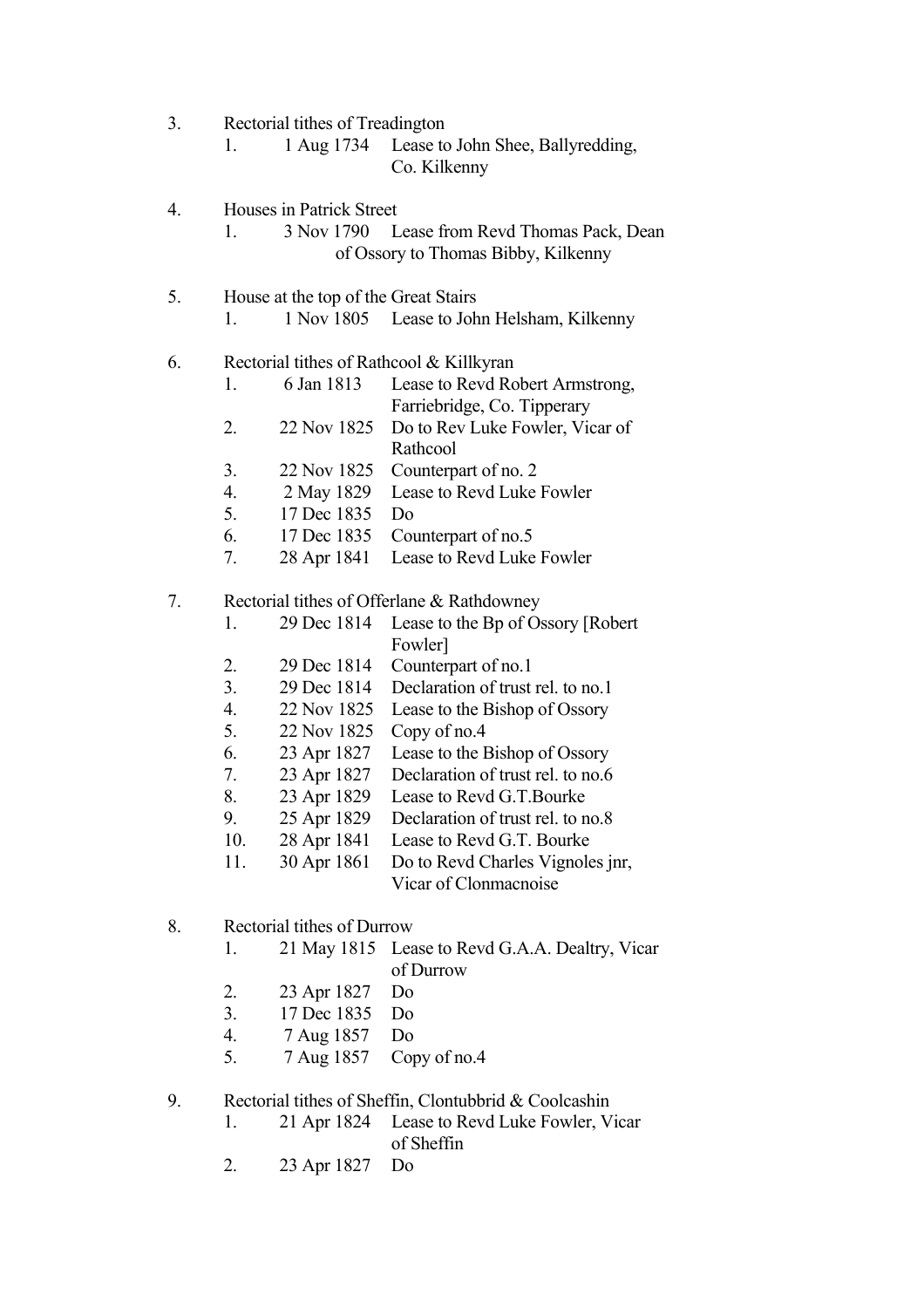- 3. 17 Dec 1835 Do
- 4. 17 Dec 1835 Counterpart of no. 3
- 5. 28 Apr 1841 Lease of Revd Luke Fowler

#### 10. Rectorial tithes of Ballynemara

- 1. 21 Apr 1824 Lease to Revd Richard Graves, Vicar of Ballynemara
- 2. 23 Apr 1827 Do
- 3. 17 Dec 1835 Do
- 4. 16 Sep 1844 Lease to Revd Charles Vignoles, Vicar of Ballynemara
- 5. 15 May 1851 Do to Revd R.F. Handy, Vicar of Ballynemara
- 6. 15 May 1851 Copy of no.5

## 11. Rectorial tithes of Ballylarkin

|    |                | 1. 21 Apr 1824 Lease to Revd J.A. Bagnel, Vicar |
|----|----------------|-------------------------------------------------|
|    |                | of Ballylarkin                                  |
| 2. | 23 Apr 1827 Do |                                                 |
| 3. |                | 22 Sep 1834 Lease to Revd Henry Carpenter,      |
|    |                | Vicar of Ballylarkin                            |
|    |                | 29 Oct 1838 Do to Revd James Mease, Curate of   |
|    |                | Aghoure                                         |
|    | 28 Dec 1857 Do |                                                 |

#### 12. Bonds

|    | 1. $1 \text{ Jan } 1836$ | Bond for £729.13.8 to John Shaw,              |
|----|--------------------------|-----------------------------------------------|
|    |                          | architect, Kilkenny                           |
| 2  | 10 Jan 1854              | Bond for £300 to Revd Thomas Dawson           |
|    |                          | [Vicar Choral], Kilkenny                      |
| 3. |                          | 10 Aug 1852 Deed to secure a loan of £500 for |
|    |                          | repairs to the cathedral to Revd              |
|    |                          | J.L. Drapes [Precentor], Kilkenny             |
| 4. | 10 Aug 1852 Copy of no.3 |                                               |
|    |                          |                                               |

## 5. Chapter Books

[Items marked with an asterisk are in local custody]

- 1. 1672-1758\*
- 2. 1758-1850\*
- 3. 1850-1869\*
- 4. 1863-1865
- 5. 1869-1870
- 6. 1870-1871

## 6. Chapter Account Books

1. 1800-1860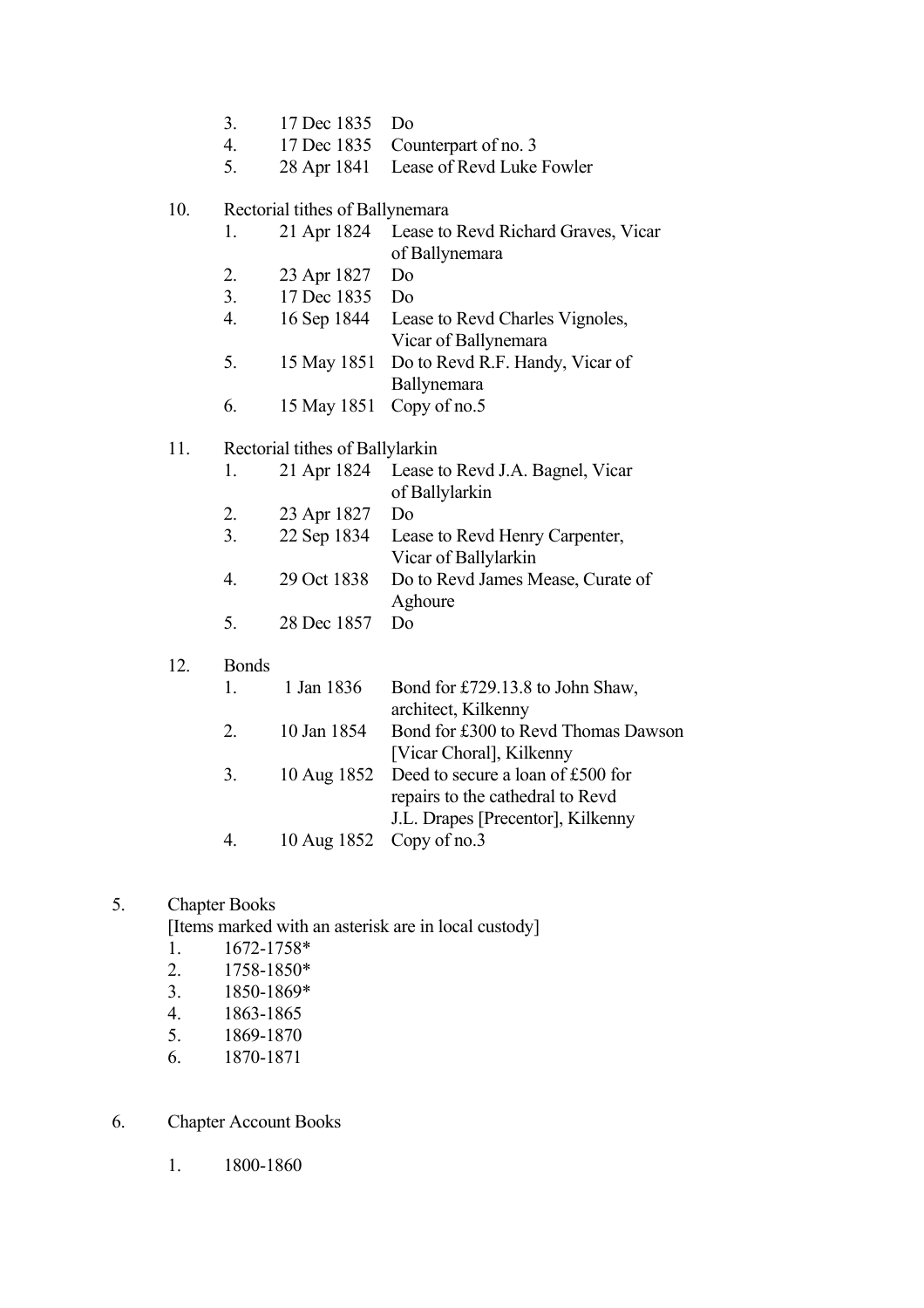2. 1860-1865

# 7. Chapter Rental Account Books

- 1. 1851-1862<br>2. 1862-1865
- 2. 1862-1865

## 8. Tithe Composition Books

- 1. 18 Mar 1828 St Canice<br>2. 20 Mar 1828 Ballybur
- 20 Mar 1828 Ballybur<br>7 Jan 1829 Offerlane
- 3.  $7 \text{ Jan } 1829$

# 9. Tithe Applotment Books

- 1. 7 Jan 1834 Killaghy
- 2. 18 Mar 1834 Templemartin

## 10. Miscellaneous Deeds

|    | 5 Mar 1660  | Lease of Couldgrange, Newpark & Ballynesonn                  |
|----|-------------|--------------------------------------------------------------|
|    |             | Griffith Williams, Bp of Ossory to Wm Connell, Kilkenny      |
| 2. | 6 Sep 1675  | Copy grant of lands                                          |
|    |             | Charles II to the Bp of Ossory                               |
| 3. | 30 Sep 1857 | Lease of house $\&$ lands at Jerpoint, Co. Kilkenny          |
|    |             | Kenny Purcell, Mrs Frances Augusta Purcell & Paul Helsham    |
|    |             | Hunt, Kilkenny to Windham Francis Paterson, Mt Ives,         |
|    |             | Co. Clare                                                    |
| 4. | 30 Jan 1865 | Lease of house $&$ lands at Jerpoint                         |
|    |             | Kenny Purcell, Mrs F.A. Purcell & P.H. Hunt to Thomas Doran, |
|    |             | Kilkenny                                                     |
|    |             |                                                              |

- 11. Miscellaneous Financial Papers
	- 1. Bundles of vouchers & receipts
		- 1. 1822-1823
		- 2. 1824-1825
		- 3. 1825-1827
		- 4. 1828-1829
		- 5. 1829-1831
		- 6. 1832-1834
		- 7. 1834-1835
		- 8. 1835-1837
		- 9. 1838-1839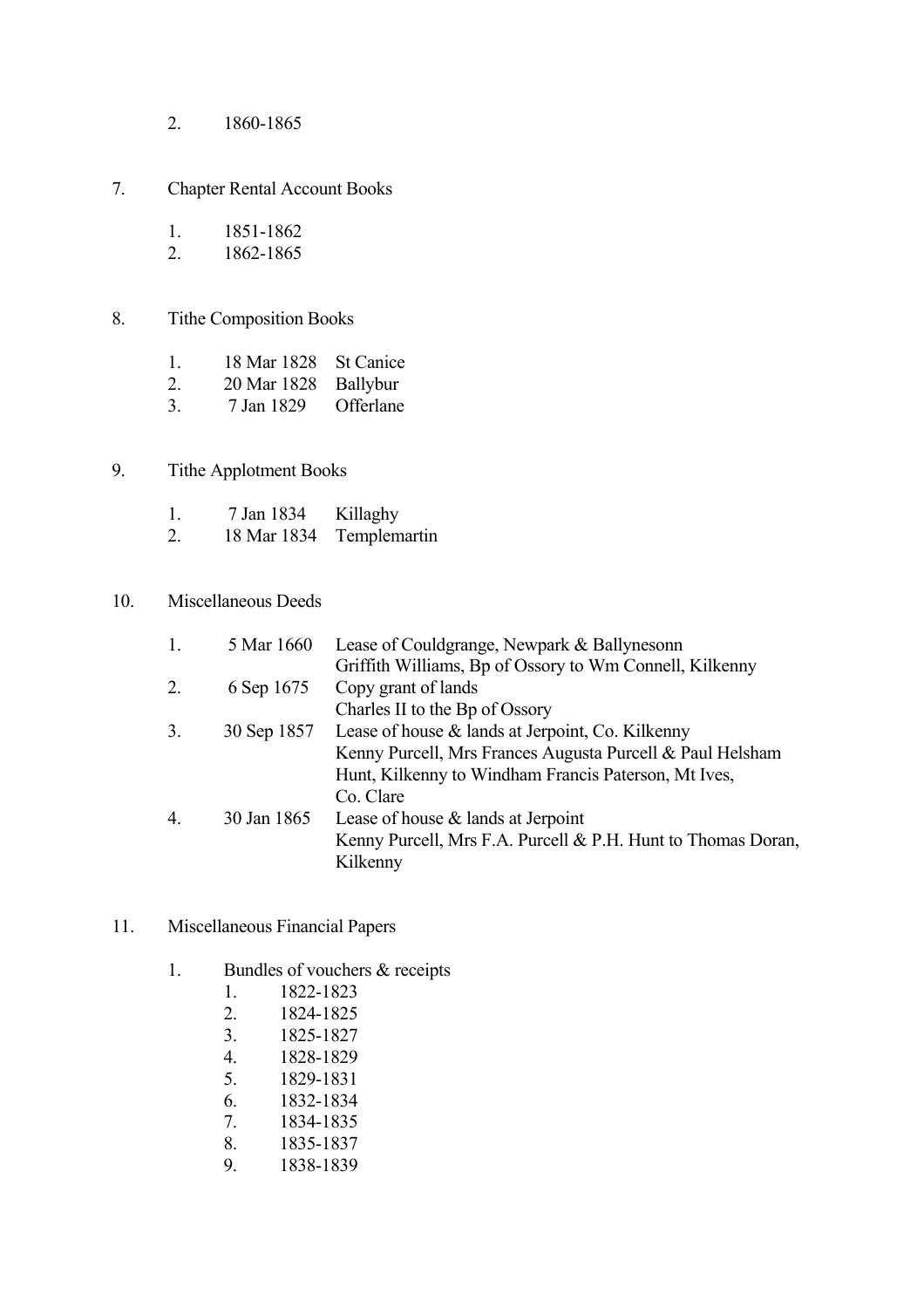- 10. 1840 11. 1841 12. 1842 13. 1842-1843 14. 1843-1845 15. 1843-1849 16. 1845-1846 17. 1847-1850 18. 1850-1851 19. 1851-1852 20. 1852-1853 21. 1856-1857 22. 1857-1858 23. 1858-1859 1859-1860 25. 1860-1861 26. 1861-1862 27. 1862-1863 28. 1863-1864 29. 1867-1871
- 30. 1869-1870
- 2. Chapter accounts
	- 1. 1834<br>2. 1837
	- 2. 1837-1839
	- 3. 1864-1865
	- 4. [n.d.]
- 12. Papers rel. to Rents & Tithes

| 1. |     | Rentals & rental accounts |                                |                                                        |
|----|-----|---------------------------|--------------------------------|--------------------------------------------------------|
|    | 1.  | 1643                      |                                | Rental of the yearly stipend of the                    |
|    |     |                           | <b>Vicars Choral</b>           |                                                        |
|    | 2.  |                           |                                | 25 Mar 1828 Rental of the estate of the Dean           |
|    |     |                           | & Chapter                      |                                                        |
|    | 3.  | 30 Apr 1829-31 Jul 1834   |                                | Account of Wm Grace, receiver of                       |
|    |     |                           |                                | the rents $\&$ tithes of the Dean $\&$                 |
|    |     |                           |                                | Chapter                                                |
|    | 4.  | 30 Apr 1829-6 Sep 1834    |                                | D <sub>0</sub>                                         |
|    | 5.  | [13 May 1830] Do          |                                |                                                        |
|    | 6.  |                           | 13 May 1830 Fair copy of no. 5 |                                                        |
|    | 7.  |                           |                                | 29 Sep 1835 Rental of the estate of the Dean           |
|    |     |                           | & Chapter                      |                                                        |
|    | 8.  |                           |                                | 24 Nov 1838-Jun 1839 Account of Wm Grace with the Dean |
|    |     |                           | $&$ Chapter                    |                                                        |
|    | 9.  |                           |                                | 25 Mar 1845 Rental of the Estate of the Dean           |
|    |     |                           | & Chapter                      |                                                        |
|    | 10. | 25 Mar 1846               | Do                             |                                                        |
|    |     |                           |                                |                                                        |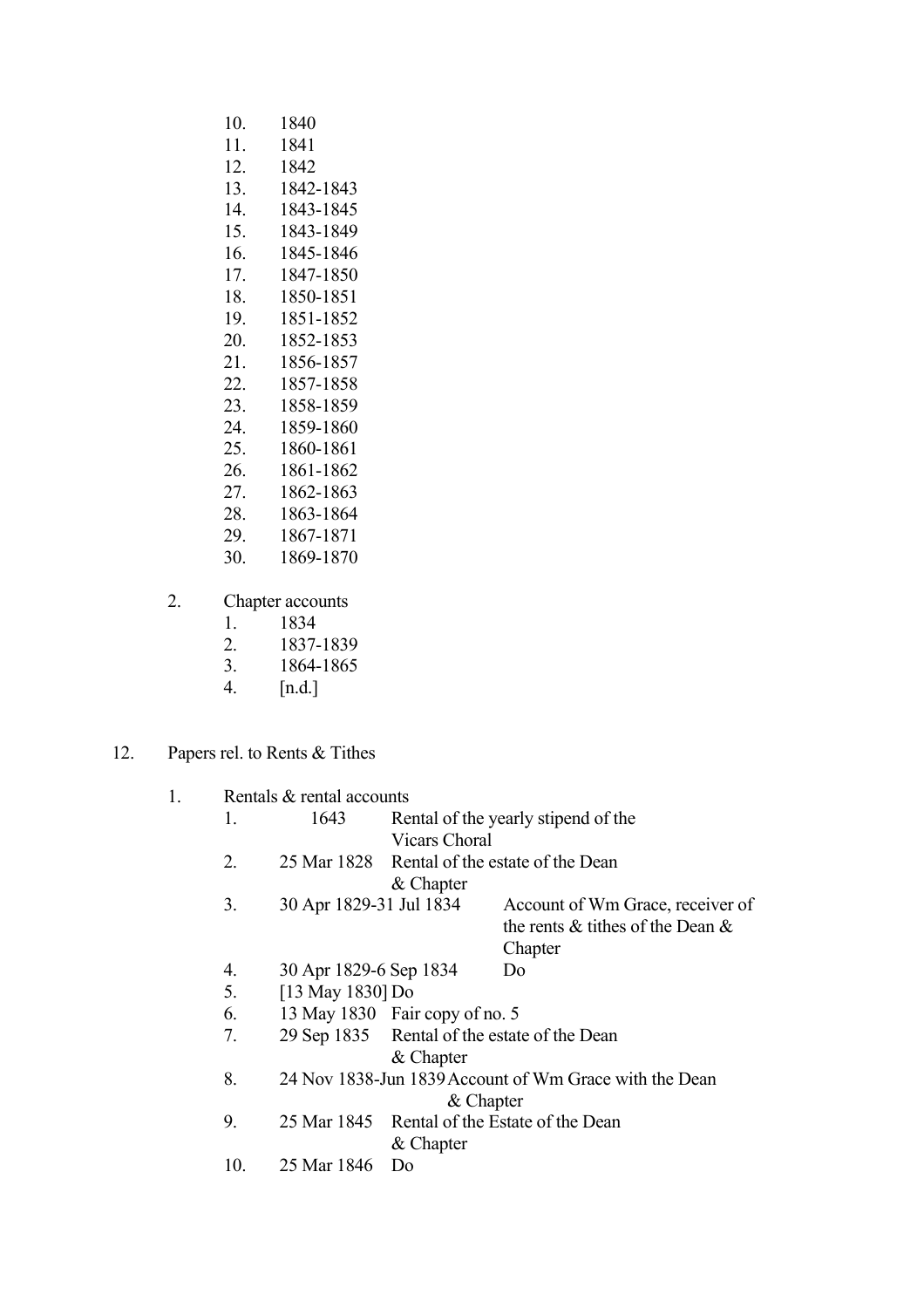|    | 11. | 1 May 1865            | Do                                                                                           |
|----|-----|-----------------------|----------------------------------------------------------------------------------------------|
|    | 12. | Nov 1867              | Draft rental $\&$ accounts of the                                                            |
|    |     |                       | estate of the Dean & Chapter                                                                 |
|    | 13. | Nov 1867              | Rental & accounts of the Dean &<br>Chapter                                                   |
|    | 14. | 1867-1869             | Do                                                                                           |
|    | 15. | 1869-1870             | Do                                                                                           |
|    | 16. | [n.d.]                | Do                                                                                           |
| 2. |     | Papers rel. to tithes |                                                                                              |
|    | 1.  | 12 Oct 1825           | Printed notice from Walter Burke,<br>agent & manager, of the tithes of Rathkyran             |
|    | 2.  | 30 Apr 1830           | Printed notice from Wm Grace,<br>chapter registrar, rel. to the<br>tithes of Rathlogan       |
|    | 3.  |                       | 2&3 May 1830 List of landholders and tithes for                                              |
|    |     |                       | Rathlogan                                                                                    |
|    | 4.  | Nov 1830              | Return of the arrear of tithes due<br>to Jeremiah Ryan from St Canice's<br>parish, 1828-1830 |
|    |     | 1 Nov 1832            | Return of the tithes of St Canice's<br>which are due                                         |
|    | 5.  | Nov 1833              | Account of fees to the Dean &<br>Chapter for drawing up tithe<br>memorials, 1831-1833        |
|    | 6.  | 4 Sep 1834            | Account of fees for drawing up<br>tithe memorial rel. to Ballylarkin                         |
|    | 7.  | 1834-1835             | Account of the tithes of Rathkyran,<br>Killarney, Treadington & Rathlogan                    |
|    | 8.  | 30 Nov 1835           | Circular from the Treasury rel. to<br>the repayment of advances made on                      |
|    |     |                       | tithes                                                                                       |
|    | 9.  | [n.d.]                | Copy tabular reply<br>Attested copy of the tithe                                             |
|    |     | [n.d.]                | applotment of Rathlogan                                                                      |
|    | 10. | 24 May 1844           | Letter from Revd James Carleton,                                                             |
|    |     |                       | Curate of Kilfane to the Dean &                                                              |
|    |     |                       | Chapter - state of the parish of                                                             |
|    |     | Treadington           |                                                                                              |
|    | 11. | 1 Nov 1844            | Rental of the tithe rent charge                                                              |
|    |     |                       | due from Killarney, Treadington,<br>Rathlogan & Rathkyran                                    |
|    | 12. | 18 Feb 1845-          |                                                                                              |
|    |     | 1 Nov 1846            | Account of the oeconomist with the<br>Dean & Chapter                                         |
|    | 13. | 1 May 1845            | Rental of the tithe rent charge due                                                          |
|    |     |                       | from Killarney, Treadington,                                                                 |
|    |     |                       | Rathlogan & Rathkyran                                                                        |
|    | 14. | 1 May 1846            | Do                                                                                           |
|    |     |                       |                                                                                              |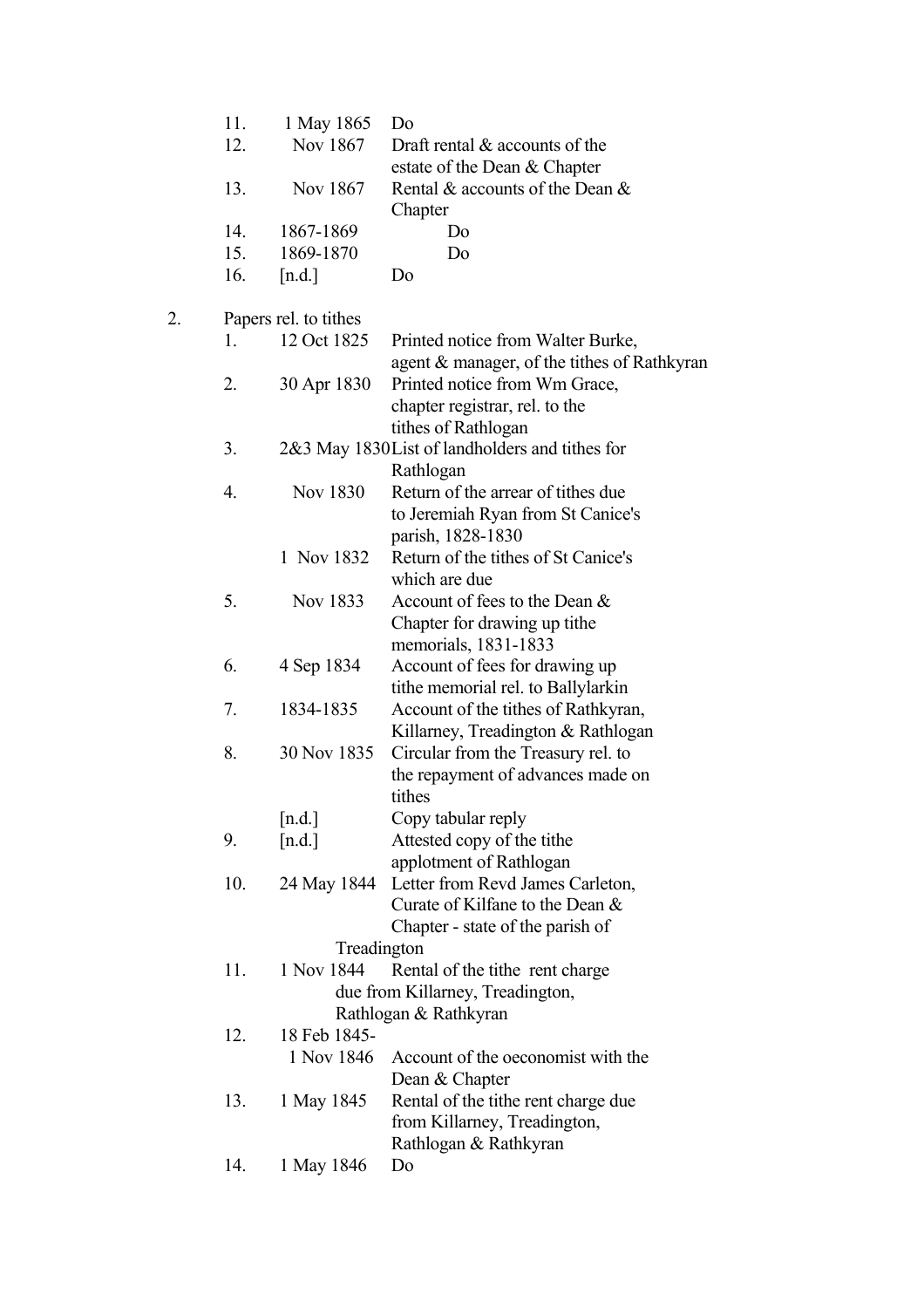|    | 15. |             | 24 Nov 1857 Letter from Revd James Meese,<br>Curate of Freshford to very Revd<br>Charles Vignoles, Dean of Ossory<br>- application for the renewal of<br>a lease of the rectorial tithes<br>rent charge of Ballylarkin |
|----|-----|-------------|------------------------------------------------------------------------------------------------------------------------------------------------------------------------------------------------------------------------|
|    | 16. | 6 June 1863 | Letter from John Buggy, Cantwell<br>Court to Very Revd [Charles]<br>Vignoles - tithe rent charge of Mt<br>Nugent                                                                                                       |
|    | 17. | 1 Nov 1866  | Statement of the tithe rent charge<br>of the parishes of St Canice $\&$<br><b>Ballybur</b>                                                                                                                             |
| 3. |     |             | Papers rel. to returns required by the Ecclesiastical Commissioners                                                                                                                                                    |
|    | 1.  | 17 Feb 1834 | Letter from J. Erck, Ecclesiastical<br>Office, Dublin to Wm Grace,<br>registrar - requests information                                                                                                                 |
|    |     |             | on revenues and patronage                                                                                                                                                                                              |
|    | 2.  | 17 Feb 1834 | Do - requiring additional<br>information                                                                                                                                                                               |
|    | 3.  | 18 Feb 1834 | Copy letter from W. Grace,<br>Consistory Office, Kilkenny to [J.<br>Erck] - acknowledgement of nos $1&&2$                                                                                                              |
|    | 4.  | 4 Apr 1834  | Letter from John C. Erck to Wm<br>Grace - further request for<br>information                                                                                                                                           |
|    | 5.  | 7 Apr 1834  | Copy documents sent to the<br>Ecclesiastical Commissioners -                                                                                                                                                           |
|    |     | [n.d.]      | Rental of the estate of the Dean<br>& Chapter                                                                                                                                                                          |
|    |     | 1829-1831   | Account of the expenses of<br>repairing the cathedral                                                                                                                                                                  |
|    |     | Mar 1834    | Heads of the additional information<br>required on tenants, lands and tithes                                                                                                                                           |
|    | 6.  | 15 Feb 1837 | Copy of a return of revenues and<br>duties                                                                                                                                                                             |
|    | 7.  | [n.d.]      | Queries and answers rel. to the<br>duties of the Dean's Vicar and the<br>Prebendary of Blackrath                                                                                                                       |

- 4. Correspondence rel. to the payment of rents, 1853-1866  $(1-63)$
- 13. Papers rel. to the Repair and Restoration of the Cathedral
- 1. Papers rel. to the repair of the cathedral 1. 5 Jun 1825 Report on the belfry and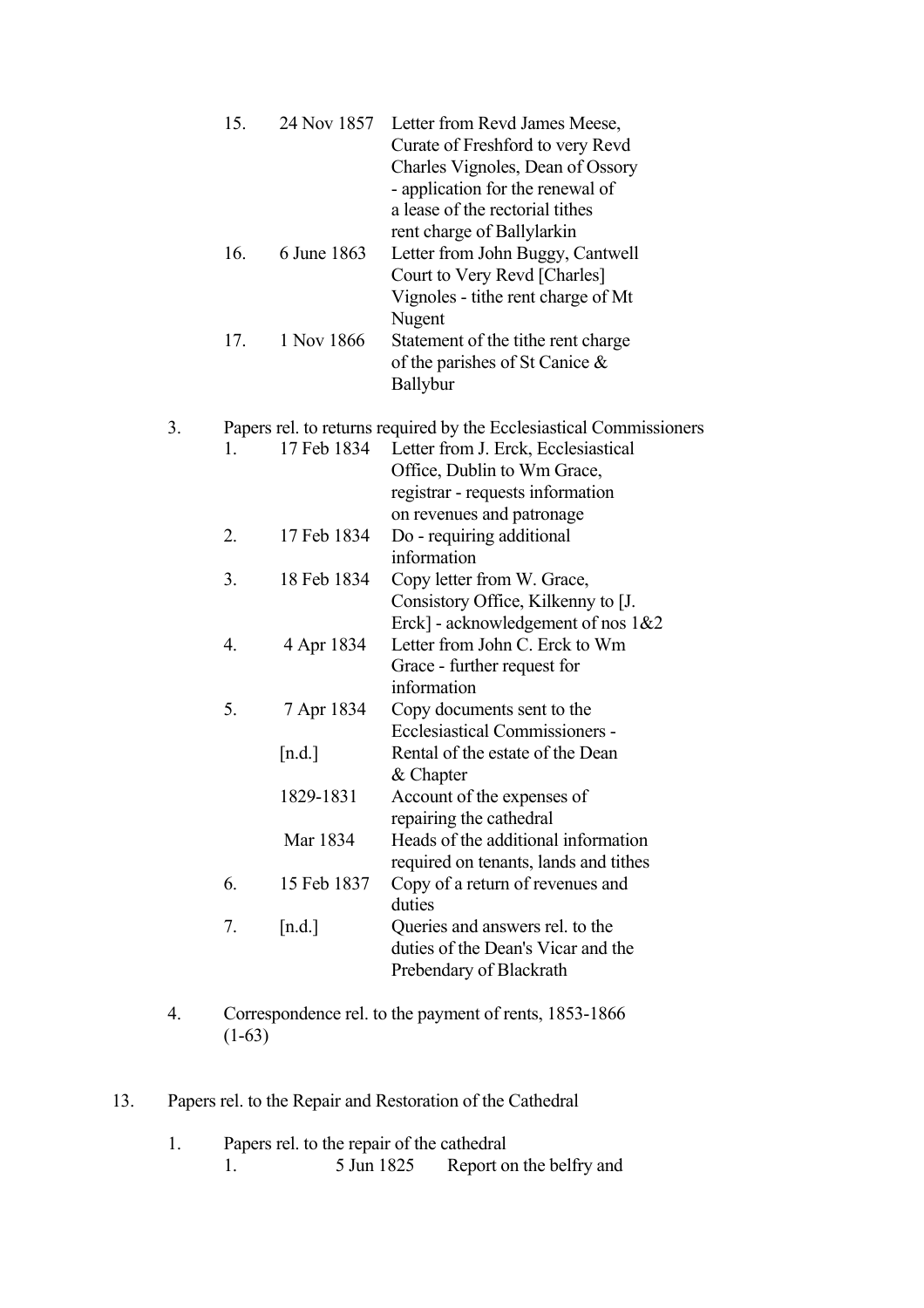|           |                                |                   | campanile by Wm Robertson,                                   |
|-----------|--------------------------------|-------------------|--------------------------------------------------------------|
|           |                                | Kilkenny          |                                                              |
| 2.        | 11 May 1827-Nov 1830           |                   |                                                              |
|           |                                |                   | Account of Benjamin Gaze for                                 |
|           |                                |                   | work on the windows                                          |
| $3-6.$    | 24 & 29 Apr 1829               |                   |                                                              |
|           |                                |                   | Accounts of John Shaw for                                    |
|           |                                |                   | carpentry and stone work                                     |
| $7 - 11.$ | 4 Aug- 4 Dec 1834              |                   | Accounts of sums owed by the<br>Dean & Chapter to John Shaw  |
| 12.       | 8 May 1837                     |                   | Specification $&$ estimate from                              |
|           |                                |                   | John Shaw for improving the                                  |
|           |                                | steeple and spire |                                                              |
| 13.       |                                |                   | 28 Feb 183[?9] Estimate from Joseph Wright                   |
|           |                                |                   | for repairing the chancel                                    |
|           |                                | windows           |                                                              |
| 14.       | 7 Jan 1840                     |                   | <b>Account from Joseph Wright</b>                            |
|           |                                |                   | for work on windows and                                      |
|           |                                | gutters           |                                                              |
| 15.       | 9 Feb 1846                     |                   | Letter from Henry R. Paine,                                  |
|           |                                |                   | Secty, Office of Public Works                                |
|           |                                |                   | [Dublin] to the Dean of Ossory                               |
|           |                                |                   | [Charles Vignoles], 40                                       |
|           |                                |                   | Westland Row, [Dublin] -O.P.W.                               |
|           |                                |                   | prepared to consider a loan                                  |
|           |                                |                   | of £2,500 for repairs                                        |
|           |                                |                   | 16-19. 21 Jun 1850-2 Jun 1851 Accounts of & vouchers for the |
|           |                                |                   | works of James Slattery on the                               |
|           |                                |                   | roof and tower                                               |
| 20.       | 26 May 1851                    |                   | Estimate for work on the                                     |
|           |                                |                   | windows from J.R. Mallett,                                   |
|           |                                |                   | Victoria Foundry, Ryder's                                    |
|           |                                | Row, Dublin       |                                                              |
|           | 21-37. 29 May 1851-15 Jun 1853 |                   | Letters from Thomas Hodges,                                  |
|           |                                |                   | Block Tin, Zinc, Copper &                                    |
|           |                                |                   | Brass Warehouse, 99 Middle                                   |
|           |                                |                   | Abbey St, Dublin rel. to work                                |
|           |                                | on the bells      |                                                              |
|           | 38-45. 16 Jul 1851-13 Apr 1853 |                   | Correspondence, estimates,                                   |
|           |                                |                   | drawings $&$ accounts rel. to                                |
|           |                                |                   | work on the belfry by Arthur                                 |
|           |                                | Dublin            | Williams $\&$ Sons, 41 Talbot St,                            |
| 46.       | 28 Jun 1852                    |                   |                                                              |
|           |                                |                   | Authority from the Lord<br>Chancellor to the Dean &          |
|           |                                |                   | Chapter to borrow £500                                       |
| 47.       | 1852                           |                   | Estimates from John Campion,                                 |
|           |                                |                   | Kilkenny for the repair of the                               |
|           |                                | windows           |                                                              |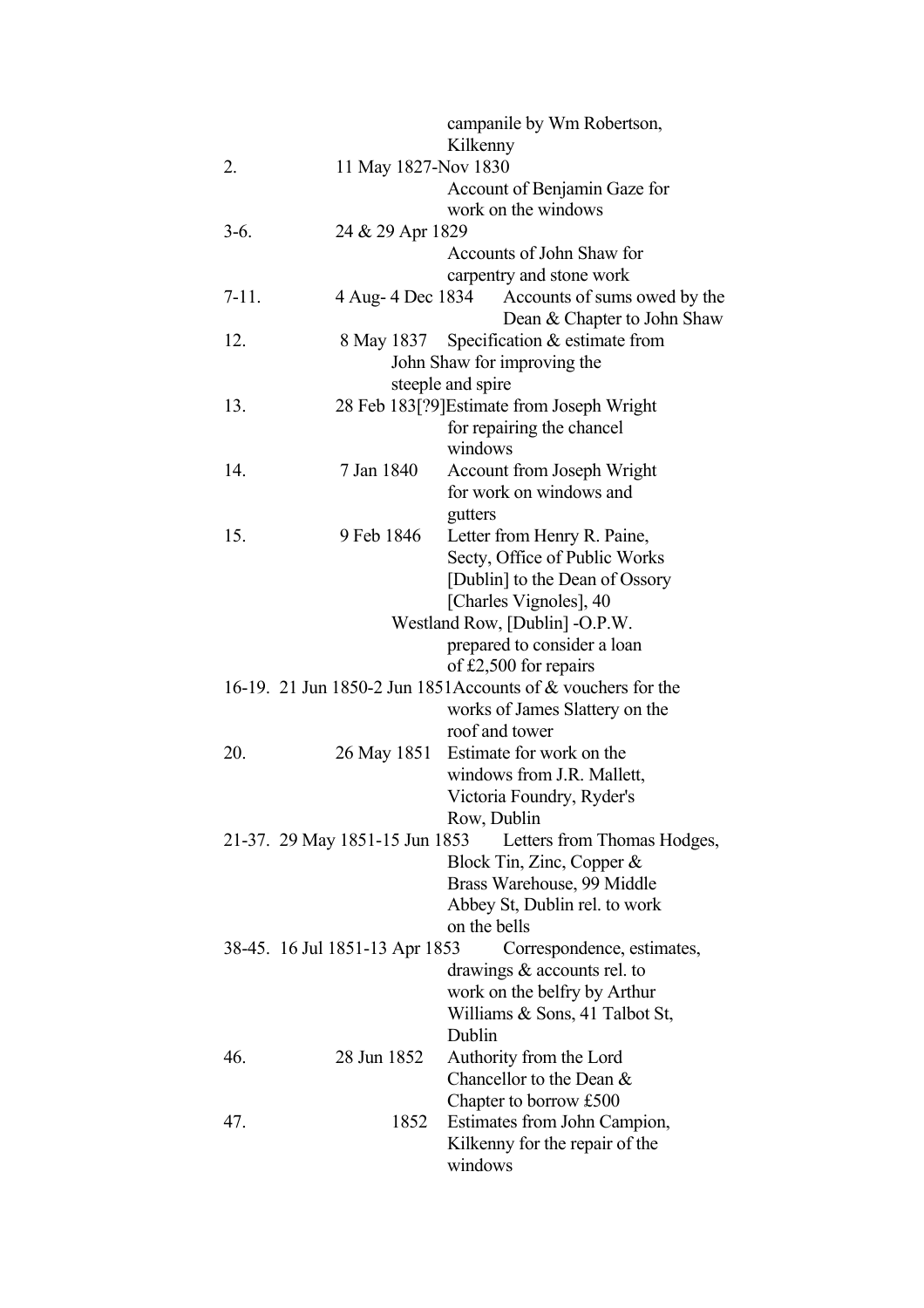|    | 48.         | 19 Sep 1853         | <b>Estimate from Messrs Bevington</b>                               |
|----|-------------|---------------------|---------------------------------------------------------------------|
|    | 49.         | 14 Nov 1853         | to erect the organ<br><b>Estimate from Richard Furness</b>          |
|    |             |                     | for erecting a platform for                                         |
|    |             |                     | the organ                                                           |
|    | 50.         | 6 Aug 1855          | <b>Estimate from James Slattery</b>                                 |
|    |             |                     | for repairing the roof                                              |
|    | 51.         | [n.d.]              | Drawing for a ?screen                                               |
| 2. |             |                     | Papers rel. to the restoration of the cathedral by Sir Thomas Deane |
|    | 1.          | [before 14Jul 1864] | Draft bill to authorise the                                         |
|    |             |                     | Dean & Chapter to raise money                                       |
|    |             |                     | for repairs                                                         |
|    | 2.          | 14 Jul 1864         | An Act for authorizing the                                          |
|    |             |                     | Dean and Chapterto raise                                            |
|    |             |                     | Money for the Repair and                                            |
|    |             |                     | <b>Restoration of Kilkenny</b>                                      |
|    |             |                     | Cathedral, and to endow the                                         |
|    |             |                     | Parishes of Durrow and                                              |
|    | 3.          | 16 Jul 1864         | Ballinamara (27 & 28 Vict. C.3)<br>Report from Deane on tenders     |
|    |             |                     | submitted for the restoration                                       |
|    | 4.          | 18 Oct 1864         | Account of fees from Benj. T.                                       |
|    |             |                     | Patterson, surveyor                                                 |
|    | 5.          | 10 Feb 1865         | Account of fees and                                                 |
|    |             |                     | explanatory letter from Deane                                       |
|    | 6.          | 3 Sep 1866          | Account of fees from Deane,                                         |
|    |             |                     | 1863-86                                                             |
|    | 7.          | 23 Mar 1868         | Report from Deane on the                                            |
|    |             |                     | estimate for the restoration                                        |
|    | 8.          | 15 Mar 1869         | Report from J.J. O'Callaghan                                        |
|    |             |                     | to Deane on a leakage in the                                        |
|    |             |                     | roof, with covering letter                                          |
|    | 9.          | 17 Apr-Nov 1869     | from Deane<br>Summary of expenditure of work                        |
|    |             |                     | at the cathedral                                                    |
|    | 10.         | 17 Jan 1870         | Memorandum of account with                                          |
|    |             | Deane               |                                                                     |
|    | 11.         | 18 Apr 1870         | Architect's certificate for                                         |
|    |             |                     | work done by the contractors                                        |
|    | 12.         | 25 May 1870         | Letter from J.J. O'Callaghan                                        |
|    |             |                     | enclosing:-                                                         |
|    |             | 31 Mar 1870         | Report from W.H. Lynn, Belfast                                      |
|    |             |                     | on the roof and guttering                                           |
|    | $13 - 22$ . |                     | 2 Jul 1870-2 Mar 1871 Correspondence, accounts and                  |
|    |             |                     | drawings rel. to the episcopal                                      |
|    |             |                     | throne, from Deane and from                                         |
|    |             |                     | Early & Powell, 1 Upper Camden                                      |
|    |             |                     | St, Dublin                                                          |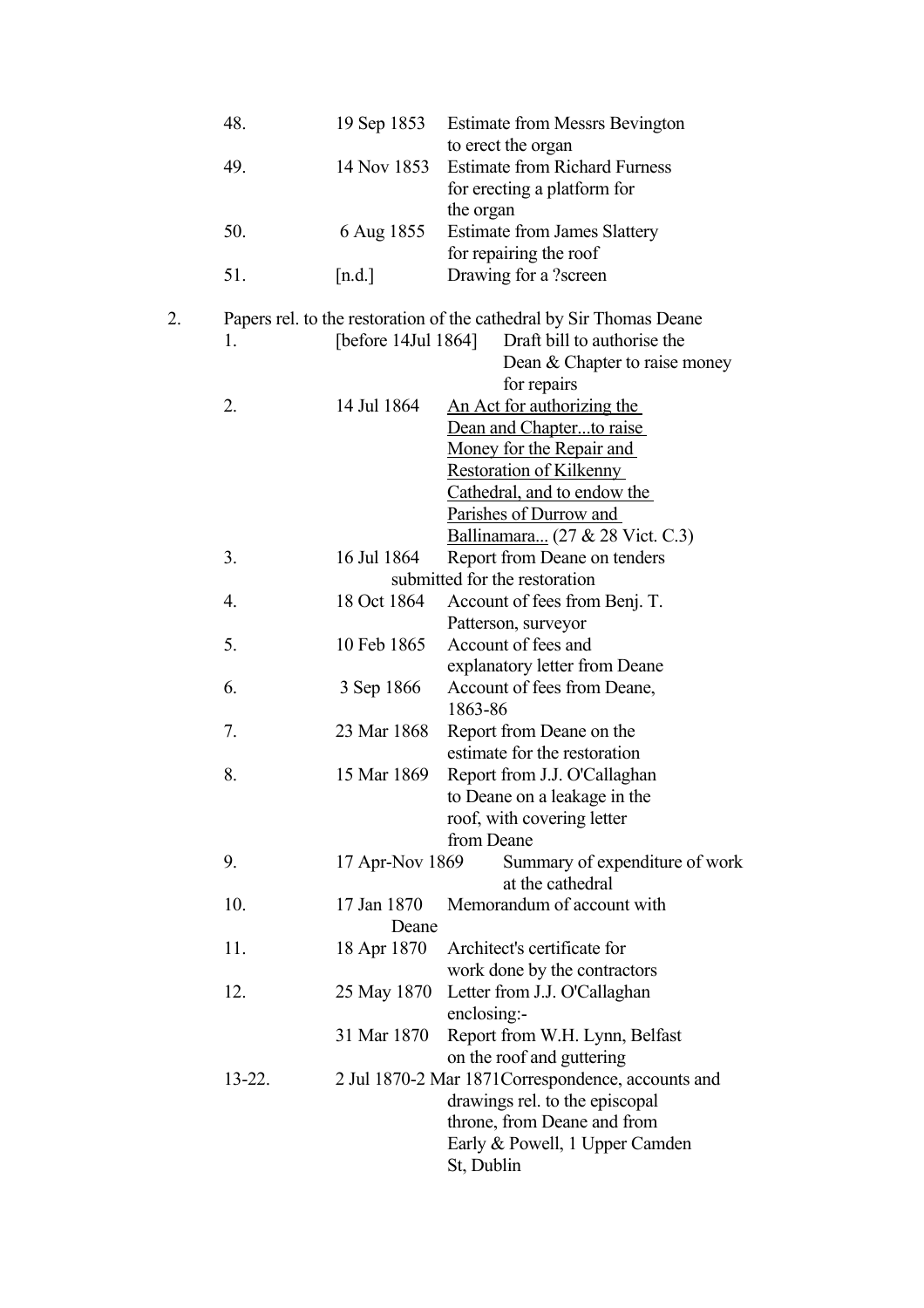| 23. | 14 Jul 1870 | Letter from Deane requesting          |
|-----|-------------|---------------------------------------|
|     |             | payment                               |
| 24. | 28 Jul 1870 | Do                                    |
| 25. | 1 Aug 1870  | Letter from Deane forwarding          |
|     |             | certificates and vouchers from        |
|     |             | Mr Dolan for tiling work              |
| 26. |             | 31 Mar 1871 Letter from Deane, with a |
|     |             | drawing, rel. to leaks in the         |
|     |             | guttering                             |
| 27  | n.d.        | Drawing of the choir roof             |
|     |             |                                       |

# 14. Miscellaneous Legal Papers

| Miscellaneous 17th C. interogatories and depositions |  |  |
|------------------------------------------------------|--|--|
|                                                      |  |  |

| 2. |                  | Papers rel. to miscellaneous legal cases |              |                                |
|----|------------------|------------------------------------------|--------------|--------------------------------|
|    | $1 - 3$ .        | 14 Sep 1820-21 Feb 1821                  |              | Papers rel. to the claim of    |
|    |                  |                                          |              | Samuel Bradshaw to the rectory |
|    |                  |                                          |              | of Rasinane and the tithes of  |
|    |                  |                                          |              | Kilbockullagh                  |
|    | $\overline{4}$ . | 26 May 1825                              |              | Letters appointing John Lawson |
|    |                  |                                          |              | as a proctor of the consistory |
|    |                  |                                          |              | court of Ossory                |
|    | $5 - 7$ .        | 7 Jul-1 Oct 1825                         |              | Papers rel. to a dispute       |
|    |                  |                                          |              | between the Dean & Chapter and |
|    |                  |                                          |              | the parishioners of Killarney  |
|    |                  |                                          |              | $&$ Treadington over tithes    |
|    | 8.               | 22 Nov 1825                              |              | Letters of attorney from the   |
|    |                  |                                          |              | Dean & Chapter to Wm Grace to  |
|    |                  |                                          |              | recover monies from Thomas &   |
|    |                  |                                          | Patrick Shea |                                |
|    | $9-11.$          | 5 Dec 1825-6 Apr 1857                    |              | Letters relating to the right  |
|    |                  |                                          |              | of the Librarian to access     |
|    |                  |                                          |              | through the graveyard          |
|    | 12.              | 15 Apr 1837                              |              | Opinion of Edward Pennefather  |
|    |                  |                                          |              | on the case of an unauthorised |
|    |                  |                                          |              | Roman Catholic burial in St    |
|    |                  | Canice's                                 |              |                                |
|    |                  | 13-15. 14 Jan 1840-18 June 1844          |              | Letters from S.P. Lea, Royal   |
|    |                  |                                          |              | Chapter House, St Patrick's    |
|    |                  |                                          |              | Cathedral, [Dublin] giving     |
|    |                  |                                          |              | advice on chapter proceedures  |
|    |                  | 16-29. 16 May 1840-4 Dec 1841            |              | Correspondence, papers $\&$    |
|    |                  |                                          |              | accounts rel. to the case of   |
|    |                  |                                          |              | James Burnham against the Dean |
|    |                  |                                          |              | & Chapter for payment          |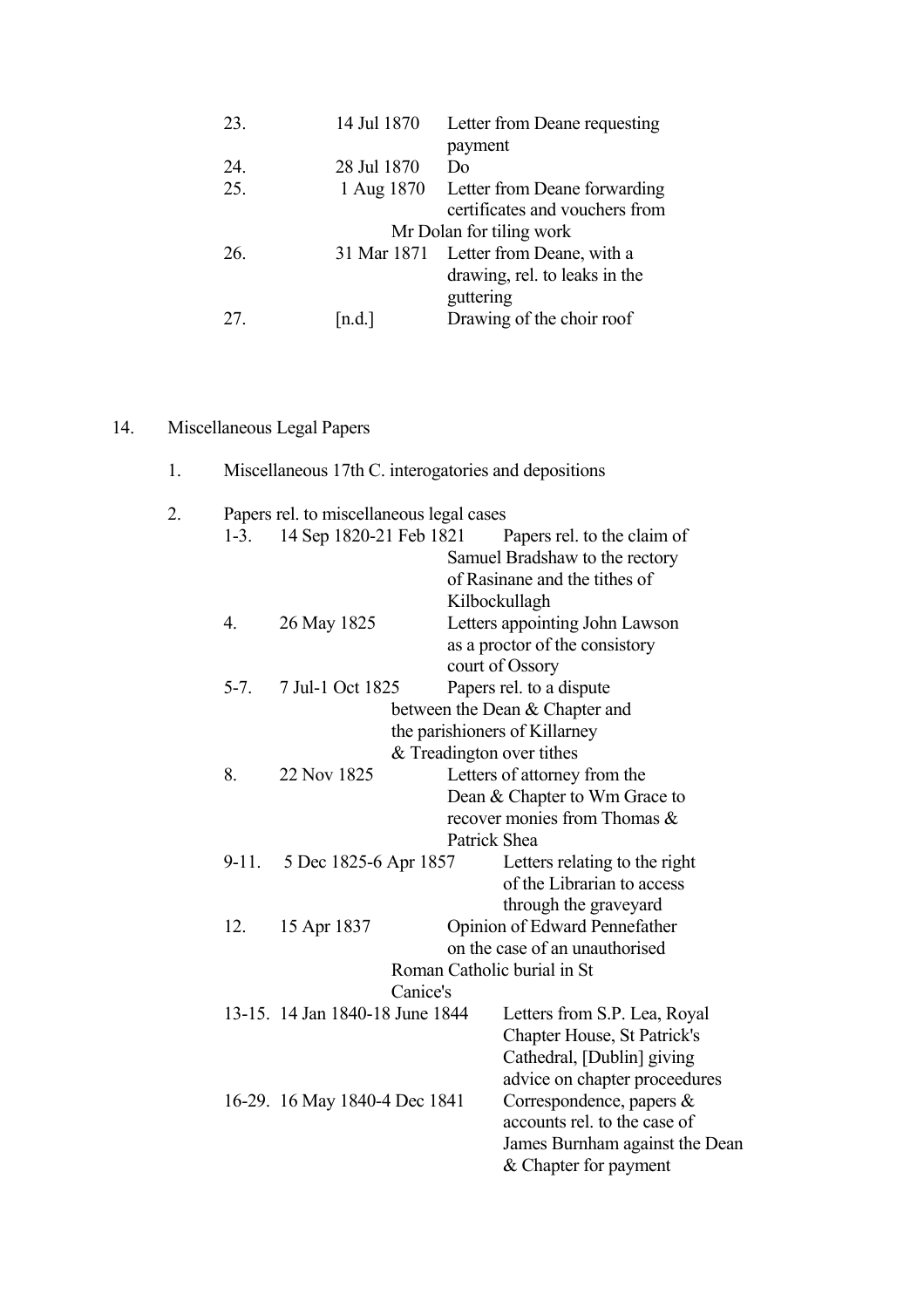| 30. | 3 Dec 1840                   | Copy counsel's opinion for the<br>Dean of Lismore rel. to his<br>rights over the Vicars Choral |
|-----|------------------------------|------------------------------------------------------------------------------------------------|
|     |                              | of Lismore                                                                                     |
| 31. | 31 May 1841                  | Letter from John Lawson                                                                        |
|     |                              | enclosing an account from John                                                                 |
|     |                              | Shaw [see $C.3.13$ ] and                                                                       |
|     |                              | demanding payment                                                                              |
| 32. | 5 Aug 1841                   | Consent of the Dean & Chapter                                                                  |
|     |                              | to pay Joseph Wright for                                                                       |
|     |                              | glazing work in the cathedral                                                                  |
| 33. | 26 Jan & 2Feb 1842           | Counsel's opinion on the case                                                                  |
|     |                              | of Edward Hunter, lessee of                                                                    |
|     |                              | the Vicars Choral against                                                                      |
|     |                              | William Bayly for possession                                                                   |
|     |                              | of property                                                                                    |
| 34. | 10 Mar 1842                  | Copy of a paper dated 22 June                                                                  |
|     |                              | 1638 rel. to a difference                                                                      |
|     |                              | between the Vicars Choral and                                                                  |
|     |                              | <b>Edward Comerford over lands</b>                                                             |
|     |                              | at Bellistowan, Co. Kilkenny                                                                   |
|     | 35-36. 5 Apr 1843            | Case and opinion rel. to                                                                       |
|     |                              | claims of the Vicars Choral                                                                    |
|     |                              | regarding the "Bishop's<br>Demense'                                                            |
|     | 37-57. 8 Feb 1844-8 Feb 1845 | Correspondence, cases and                                                                      |
|     |                              | opinions rel. to a dispute                                                                     |
|     |                              | between the vicars choral and                                                                  |
|     |                              | the dean regarding the                                                                         |
|     |                              | graveyard                                                                                      |
| 58. | 7 Apr 1849                   | Receipted account of the                                                                       |
|     |                              | vicars choral to James Poe for                                                                 |
|     |                              | legal fees                                                                                     |
|     | 59-64. 23 Apr- 13 Jul 1857   | Correspondence and bill of                                                                     |
|     |                              | costs rel. to claims of Revd                                                                   |
|     |                              | Elliott C. Carr for a salary                                                                   |
|     |                              | as Curate of Rathlogan                                                                         |
| 65. | 21 Jul 1868                  | Case and opinion rel. to the                                                                   |
|     |                              | Dean's lease of the rent                                                                       |
|     |                              | charge of the rectories of                                                                     |
|     |                              | Rathdowney & Offerlane                                                                         |
|     | 66-68. 31 Mar-13 May 1870    | Correspondence rel. to the                                                                     |
|     |                              | right of the Vicars Choral to                                                                  |
|     |                              | renew leases until the end of                                                                  |
|     |                              | the year                                                                                       |
|     | 69-70. 4 May 1896            | Letter, with supporting copy                                                                   |
|     |                              | judgement, from Ellen Powell,                                                                  |
|     |                              | Dublin seeking payment of                                                                      |
|     |                              | debts arising out of the                                                                       |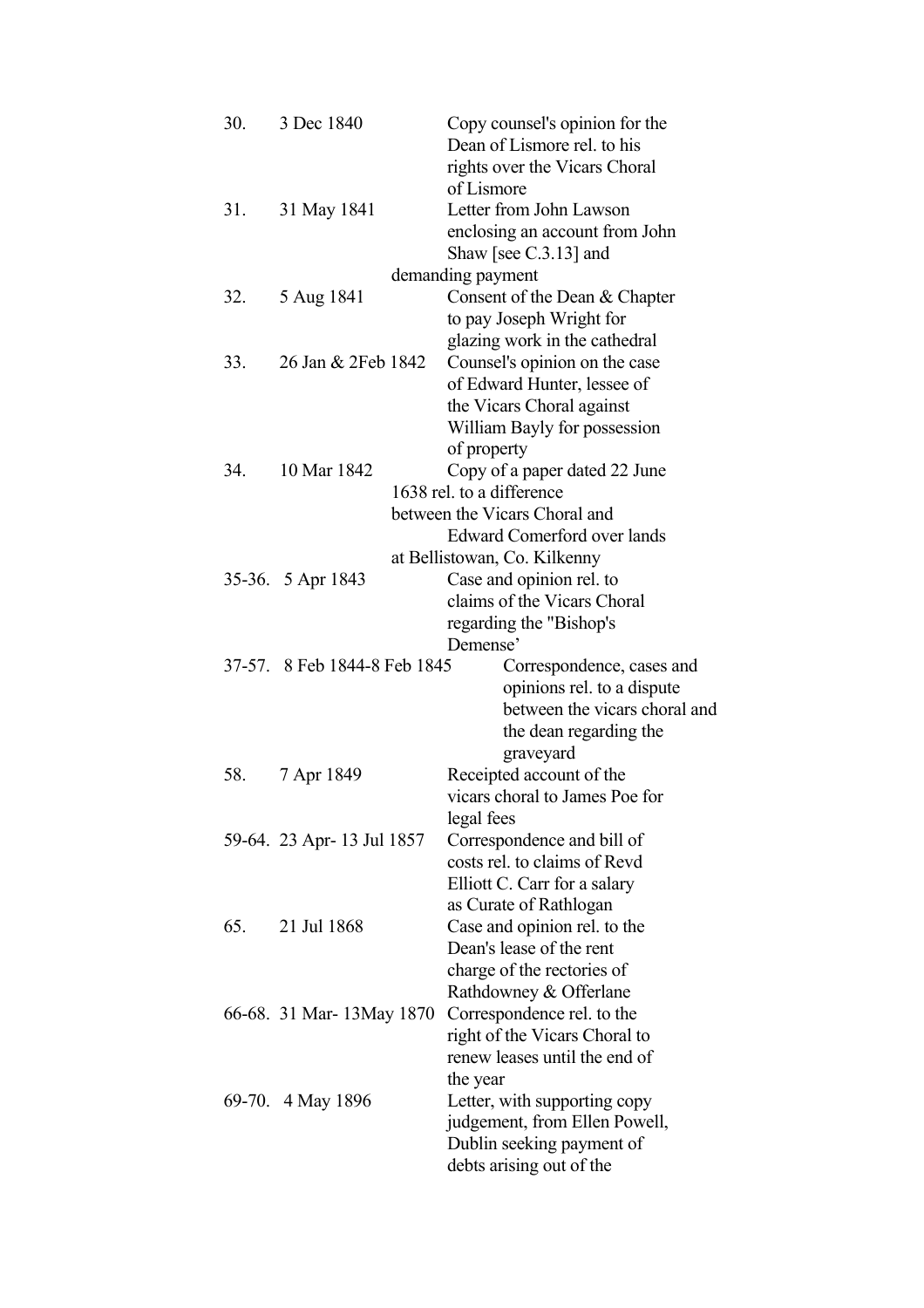|                    | dissolution of the partnership<br>of Powell & Early |
|--------------------|-----------------------------------------------------|
| [n.d. ? 1745-1843] | Case of Dean Bourke rel. to                         |
|                    | the titles of Rathdowney $\&$                       |
|                    | Offerlane                                           |
| 72.<br>[n.d.]      | Schedule of documents, 1673-                        |
|                    | 1723 rel.to an unspecified                          |
|                    | case.                                               |
|                    |                                                     |

15. Papers rel.to Meetings of and Appointments to the Chapter

|  | Mandates for meetings of the Chapter |
|--|--------------------------------------|
|  | 1-63. 1839, 1842, 1848-59, 1861-65   |

2. Miscellaneous chapter appointments and summons

|                             | 24 Apr 1827 Appointment of Revd Luke Fowler as |
|-----------------------------|------------------------------------------------|
| Sub-dean                    |                                                |
| 2. $2 \text{ Aug } 1834$ Do |                                                |

 3. 26 Sep 1837 Draft citation & monition summoning the chapter to elect a Treasurer

| 4.             | 29 Jun 1844 | Citation $\&$ monition summoning the      |
|----------------|-------------|-------------------------------------------|
|                |             | chapter to elect a Prebendary of          |
|                |             | Mayne and a Vicar of Ballynemara          |
| 5.             | 15 Jan 1844 | <b>Instrument appointing Revd Francis</b> |
|                |             | Sandys as proxy for Archdeacon            |
|                |             | Crinus Irwin at a chapter meeting         |
| 6.             | 9 Jul 1844  | Instrument authorising the Dean to        |
|                |             | be proxy for Revd Robert Saunderson       |
|                |             | at a chapter meeting                      |
| 7 <sub>1</sub> | 30 Jan 1902 | Mandate to install Revd James Lyons       |
|                |             | as Dean                                   |
| 8.             | 2 May 1902  | Mandate to install Revd Godfrey           |
|                |             | George Greene as Prebendary of            |
|                |             | Kilmanagh                                 |
| 9.             | 1 May 1905  | Title of Very Revd James Lyons to         |
|                |             | the Deanery                               |
| 10.            | 16 Jun 1905 | Letter from Bishop Crozier                |

# 16. Miscellaneous Loose Papers

| $1 - 2$ | 21 Sep 1827 | Papers rel. to the suspension of   |
|---------|-------------|------------------------------------|
|         |             | John Whelan as verger              |
| 3       | 13 Jan 1838 | Letter to Patrick Gwynn, Verger,   |
|         |             | advising him of a reduction in his |
|         |             | salary due to the interruption of  |
|         |             | the collection of tithe income     |

requesting a meeting of the chapter.